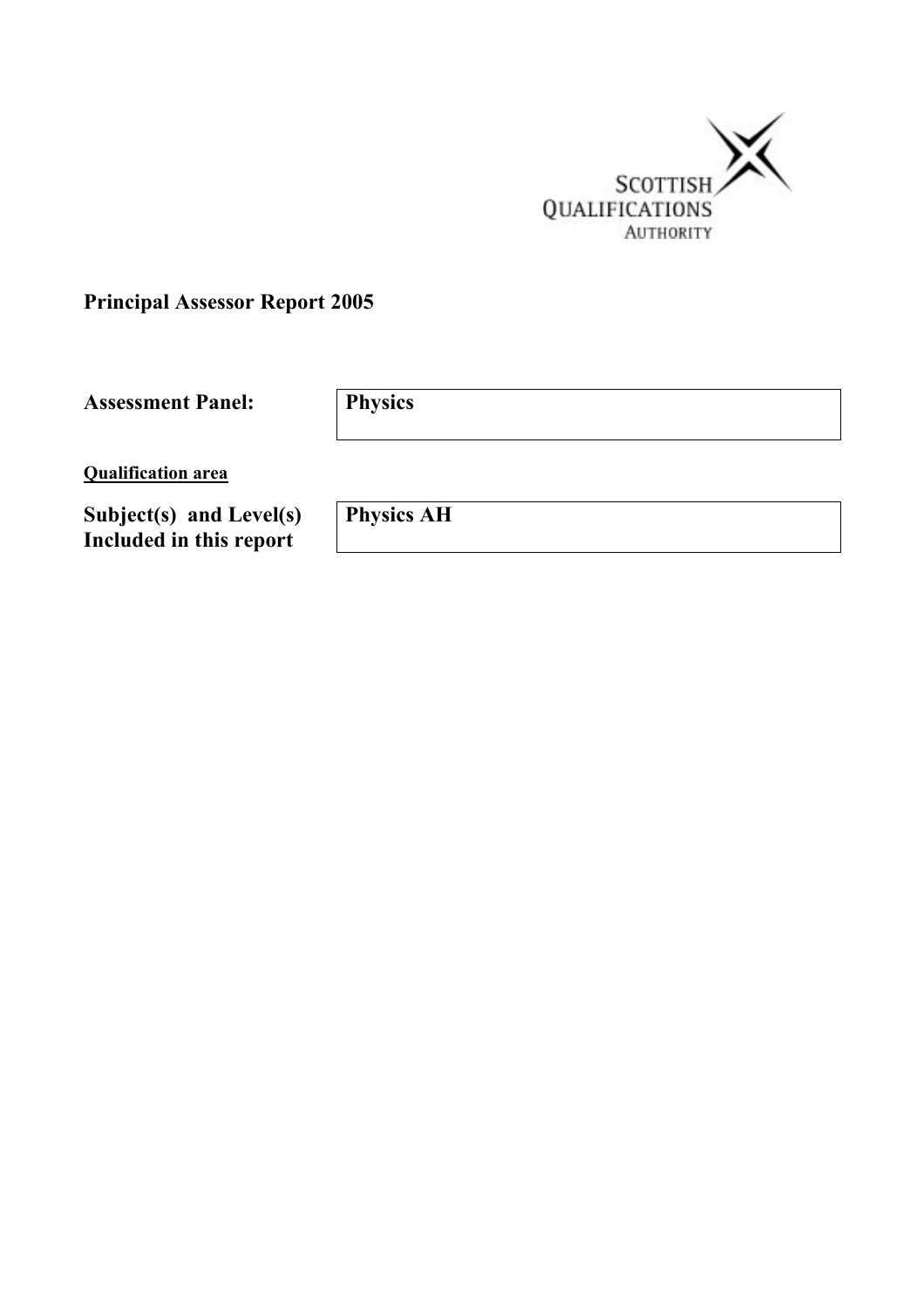# **Statistical information: update**

| Number of resulted entries in 2004 | 414       |
|------------------------------------|-----------|
|                                    |           |
| Number of resulted entries in 2005 | $\Lambda$ |

## **General comments re resulted entry numbers**

Again good to see a slight increase in numbers.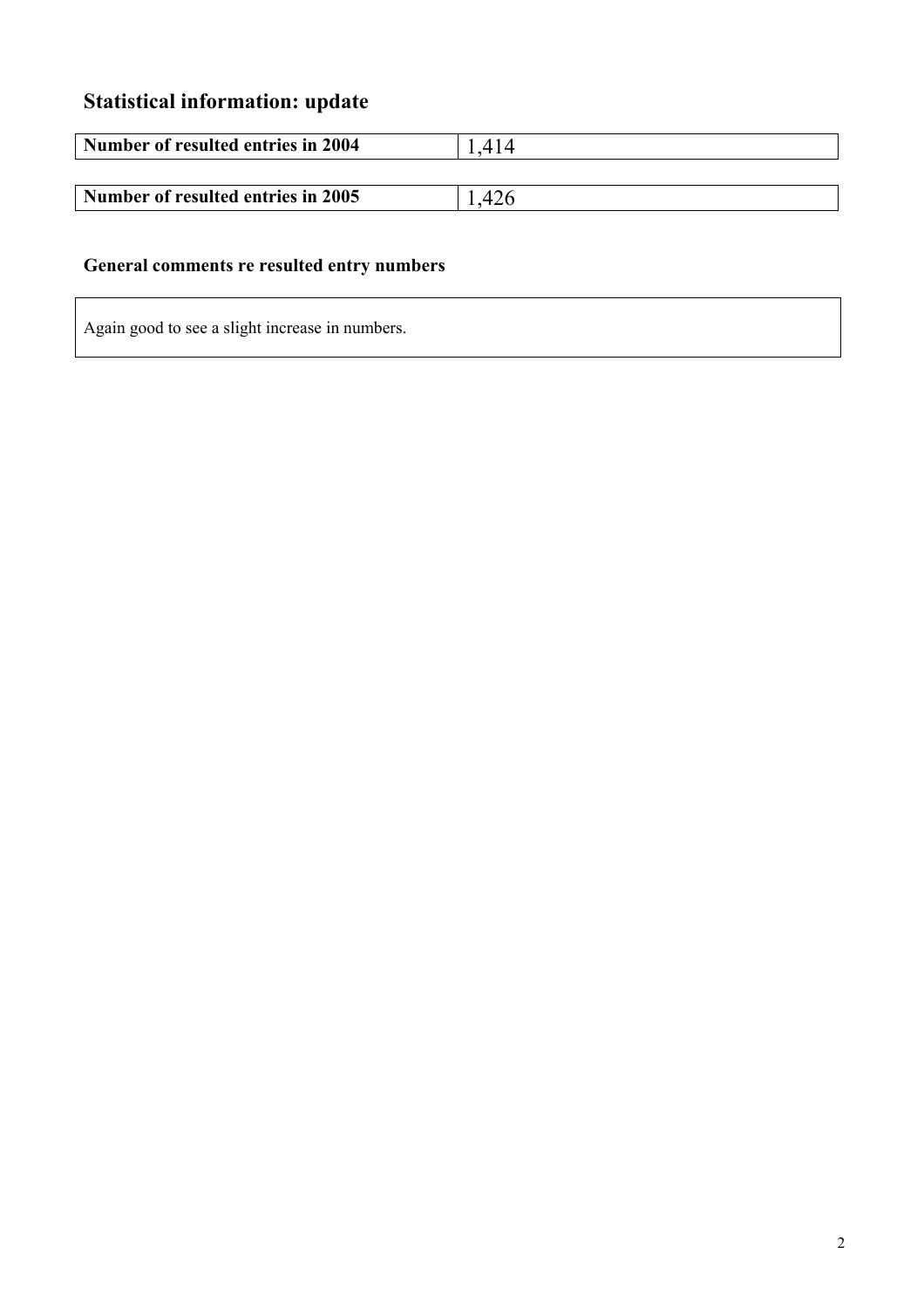## **Statistical Information: Performance of candidates**

| Distribution of awards |      |         |                      |             |
|------------------------|------|---------|----------------------|-------------|
|                        | $\%$ | $Cum\%$ | Number of candidates | Lowest mark |
|                        |      |         |                      |             |
| Maximum Mark-125       | ۰    | ۰       |                      |             |
|                        |      |         |                      |             |
| A                      | 31.4 | 31.4    | 448                  | 85          |
| B                      | 22.3 | 53.7    | 318                  | 70          |
| C                      | 20.4 | 74.1    | 291                  | 56          |
| D                      | 7.6  | 81.7    | 108                  | 49          |
| No award               | 18.3 | 100.0   | 261                  | -           |
|                        |      |         |                      |             |

## **Distribution of awards including grade boundaries**

#### **General commentary on passmarks and grade boundaries**

- While SQA aims to set examinations and create mark schemes which will allow a competent candidate to score a minimum 50% of the available marks (notional passmark) and a very well-prepared, very competent candidate to score at least 70%, it is almost impossible to get the standard absolutely on target every year, in every subject and level
- Each year we therefore hold a passmark meeting for each subject at each level where we bring together all the information available (statistical and judgmental). The Principal Assessor and SQA Qualifications Manager meet with the relevant SQA Business Manager and Statistician to discuss the evidence and make decisions. The meetings are chaired by members of the senior management team at SQA
- We adjust the passmark downwards if there is evidence that we have set a slightly more demanding exam than usual, allowing the pass rate to be unaffected by this circumstance
- We adjust the passmark upwards if there is evidence that we have set a slightly less demanding exam than usual, allowing the pass rate to be unaffected by this circumstance
- Where the standard appears to be very similar to previous years, we maintain similar grade boundaries
- An exam paper at a particular level in a subject in one year tends to have a marginally different set of grade boundaries from exam papers in that subject at that level in other years. This is because the particular questions are different. This is also the case for exams set in centres. And just because SQA has altered a boundary in a particular year in say Higher Chemistry does not mean that centres should necessarily alter boundaries in their prelim exam in Higher Chemistry. The two are not that closely related as they do not contain identical questions
- Our main aim is to be fair to candidates across all subjects and all levels and maintain standards across the years, even as arrangements evolve and change.

## **Comments on any significant changes in distribution of awards/grade boundaries**

There is a slight increase of number of A passes (from 30.2 % to 31.4%). However the total number of candidates gaining a grade C and above fell from 74.5% to 74.1%. This gives 25.9% of candidates attaining a grade D or a no award. **Investigation** 

The relocation of the 1 mark from the **Evaluation** to the **Uncertainties** had the desired effect with a slight increase in the mean from 14.1 to 14.8.

This mark advantaged the better candidates with no change for the C candidates.

#### **Grade Boundaries**

The grade boundaries were lowered compared to last year  $-3$  marks lower for an A grade and 4 marks lower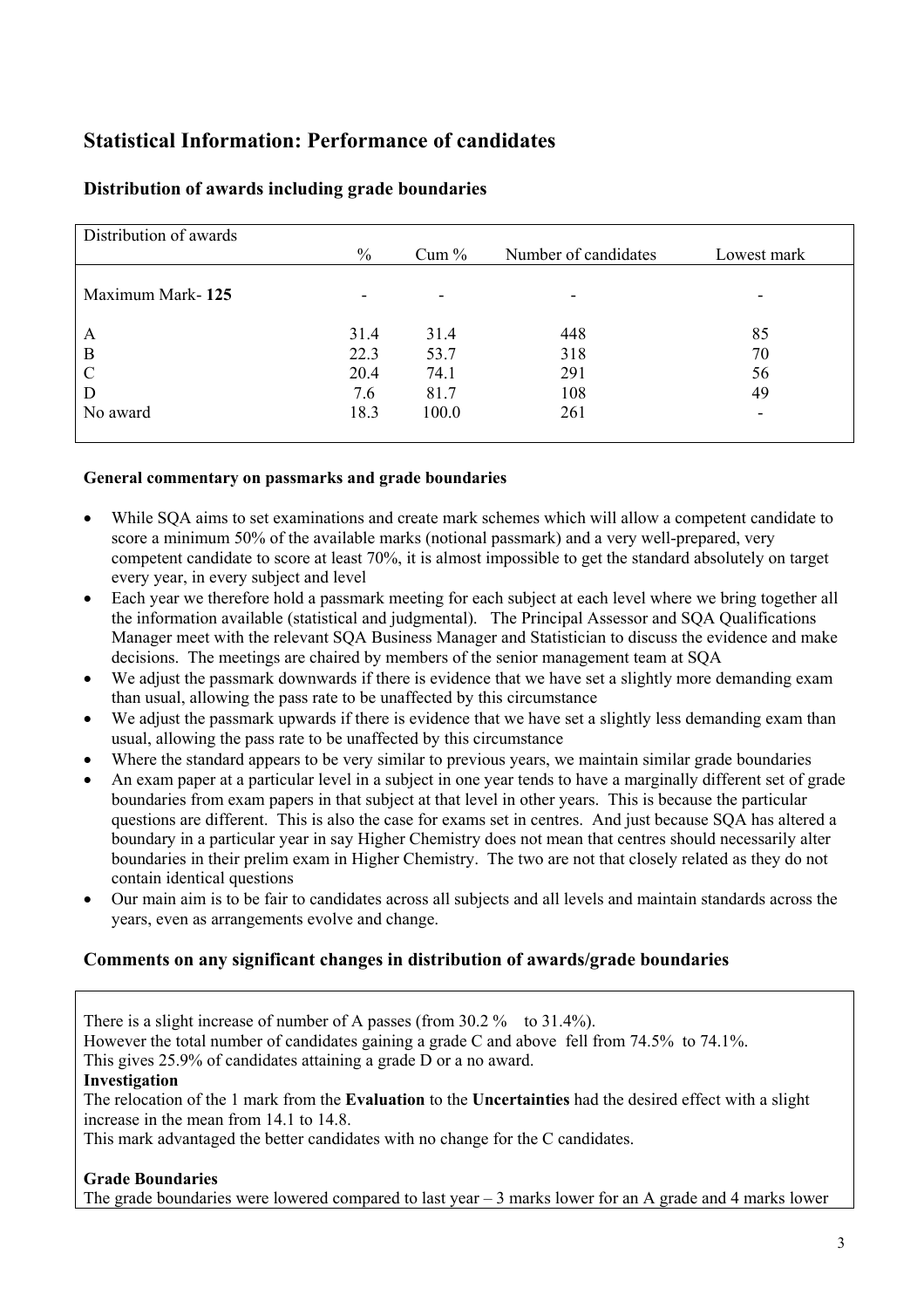### for a C grade.

Markers found that the cohort had not changed drastically from last year. There was some evidence that candidates required the full time allocation with an increase in information to be assimilated from the questions.

On analysing the paper, it was felt that 3 marks adjustment for A candidates and a 4 mark adjustment for the C candidates would be fair to all.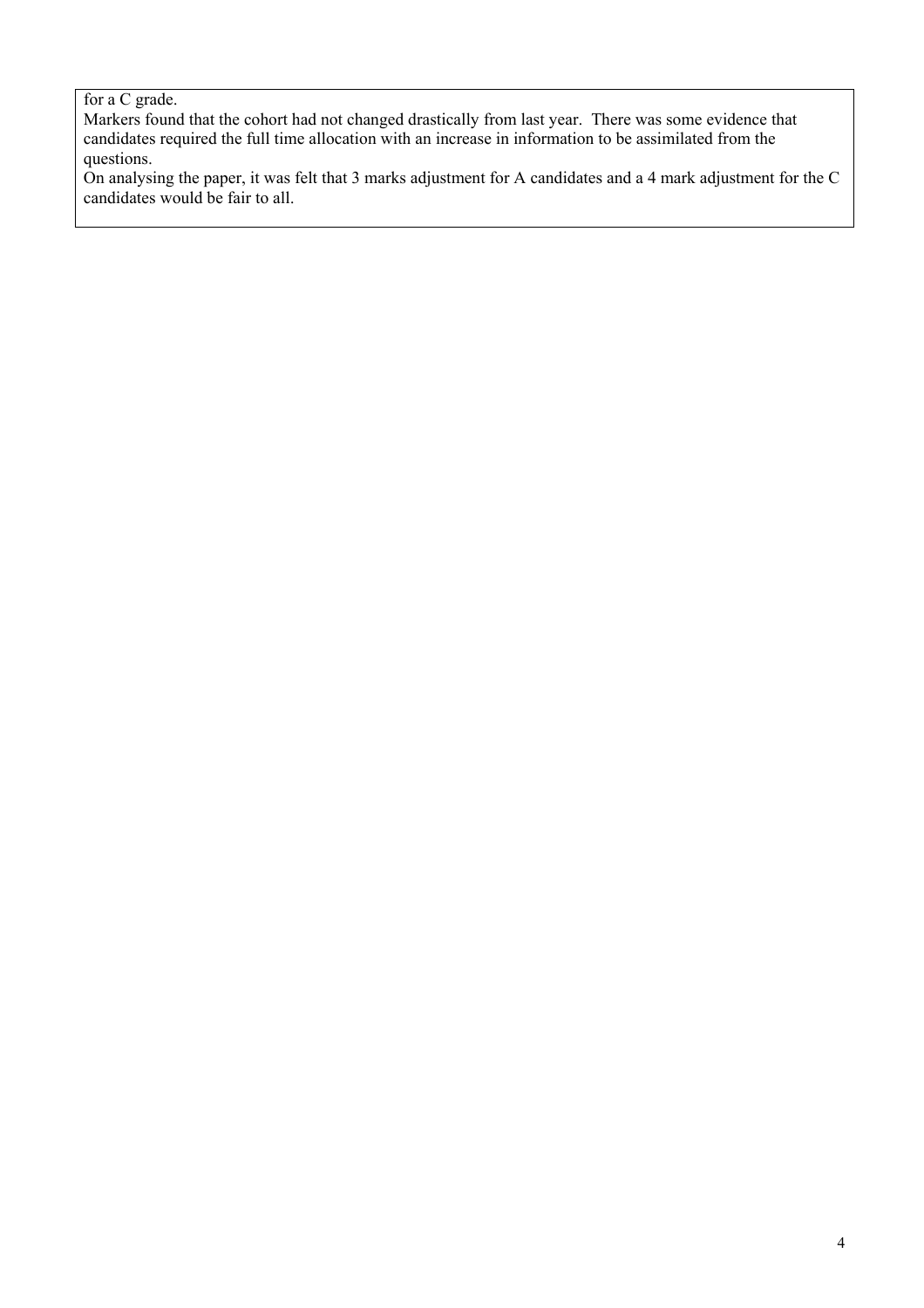## **Comments on candidate performance**

#### **General comments**

#### **Examination**

A well balanced paper which perhaps required more reading than previous papers. There was some evidence that candidates needed the full time allocation to complete the paper. The vast majority of candidates made a good effort at completion. There were very few who did not make a reasonable attempt e.g scoring less than 20%

#### **Investigation**

The reallocation of the 1 mark from the evaluation to the uncertainties enabled candidates to be rewarded for the amount of effort put into this area.

There was little evidence of "new investigations". However it must be said that the more traditional investigations may still be new to the candidate.

### **Areas of external assessment in which candidates performed well**

#### **Examination**

**1.** This was well attempted and gave the candidates a good introduction to the paper.

**6.** On the whole very well done, although some struggled with c(ii).

**8c (ii)** Well done – standard 2 marker

**9. (b)** Candidates have a good grasp of the Doppler effect.

**10(a)(i)(ii)** Fine with combinations of uncertainties.

#### **Investigation Report**

Presentation of reports was good.

Use of digital photography continues to grow.

Procedures generally well done.

## **Areas of external assessment in which candidates had difficulty**

#### **2(b), 4(a), 8(a), 11(a**)

Any question involving definitions was poorly attempted.

**2(b)** Conservation of angular momentum - poor understanding.

**2(c)(i)(ii)** Units often incorrect.

**2(e)** Confusion between angular and linear kinetic energy.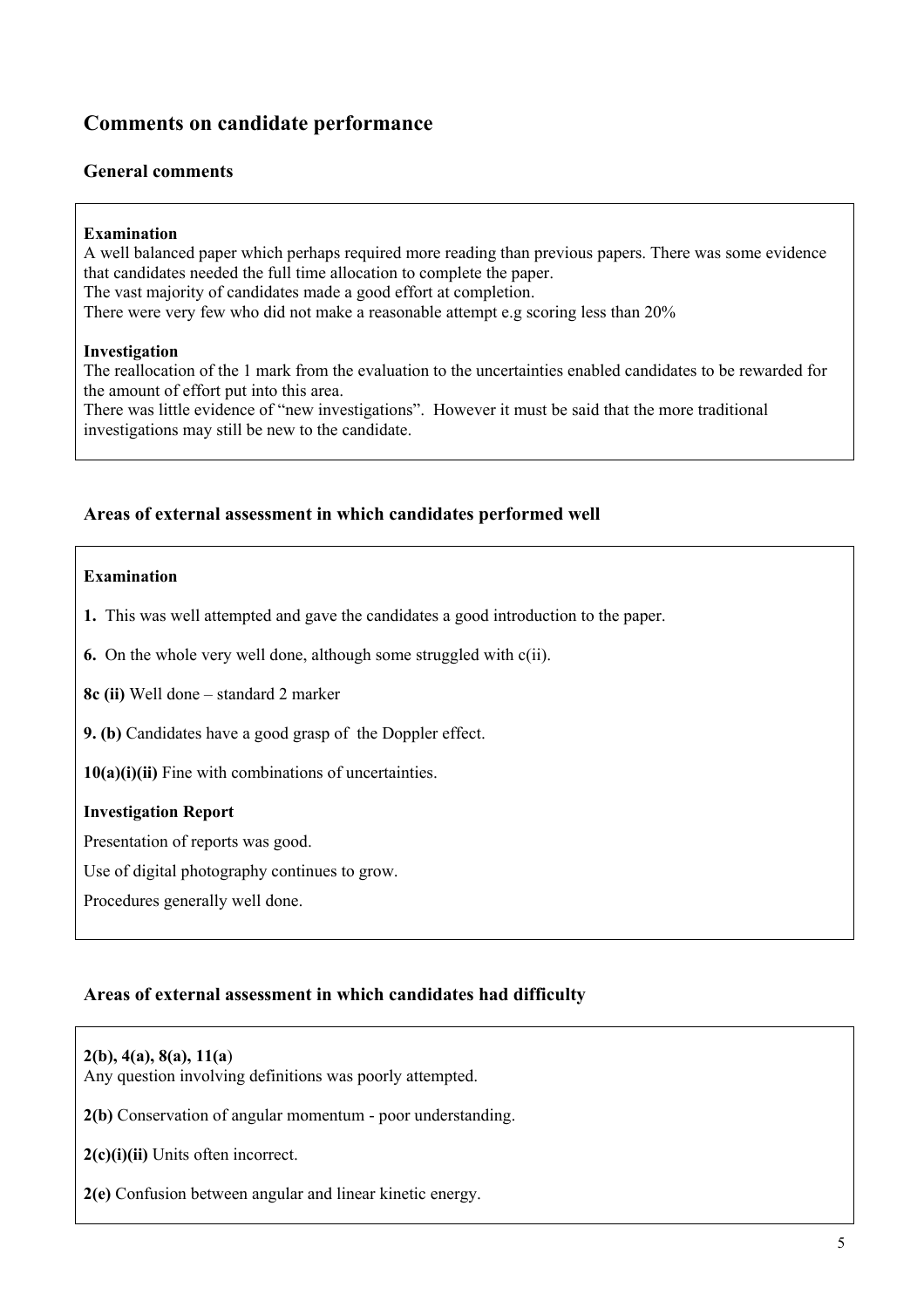**3(a)(ii)** Many candidates took **M** as being the **satellite mass**, in this case the moon.

**3(b)(ii)** Many did not retain the negative sign when adding the P.E and K.E.

**4(b)(ii)**  $A\omega = 0.5$  Many took  $A = 0.5$  m.

**4(c)** Poor understanding of this question.

**5(a)** Too many candidates were confused with the combination of fields and ended up with 1 mark out of 2.

**5(b)** The field lines must be perpendicular to the surfaces.

**6(c)(ii)** Many used  $QV = \frac{1}{2}mv^2$  with  $V = 600$  V (wrong).

**7(a) (ii)** Too often units were omitted for q:m.

**7(b)** Poor understanding of helical path. Few mentioned different velocity components.

**7(c)** Again poorly attempted – following on from part (b). Charges "attracted" by the magnetic fields.

**8(b)** Care must be taken to ensure that the induced emf across L is **-**12V.

**8(d)** Poor understanding of the question. Must state the bracelet **moves** in the magnetic field for the first mark.

**9(a)(ii)** Most candidates failed to achieve the mathematical link between **new intensity** and **associated amplitude.** 

**9(b)(iii)** Many chose the incorrect sign in the Doppler equation.

**10a(iii)** Absolute uncertainties should be given to one significant figure.

**10(b) (c)** Difficulty in comparison of uncertainties exhibited.

**11(a)** Polarisation – must mention **vibrations** / **oscillations** in one or many **planes** – direction unacceptable.

**(b)(i)** Often no mention of "no reflected light from mirror".

**(c)** The majority of candidates described but did not **explain** the observation.

## **Investigation Report**

#### **See page 7 for advice**

| <b>Introduction</b> – very few candidates scored full marks – justification of formulae required. |
|---------------------------------------------------------------------------------------------------|
|---------------------------------------------------------------------------------------------------|

- **Procedures** some circuit diagrams lacked detail, digital photographs not labelled, level of demand penalised here.
- **Results**  in some cases not enough data given.
- **Uncertainties**  significant figures a problem, inappropriate averaging used (see later)
- **Analysis** spreadsheet packages- graphs although improving size , zero not shown, scaling, grid lines too small or missing. Pasco can show dot to dot lines if not used properly.
- **Discussion** evaluation of discussion as a whole students still find this difficult.

**Presentation** - still a problem with references – see later.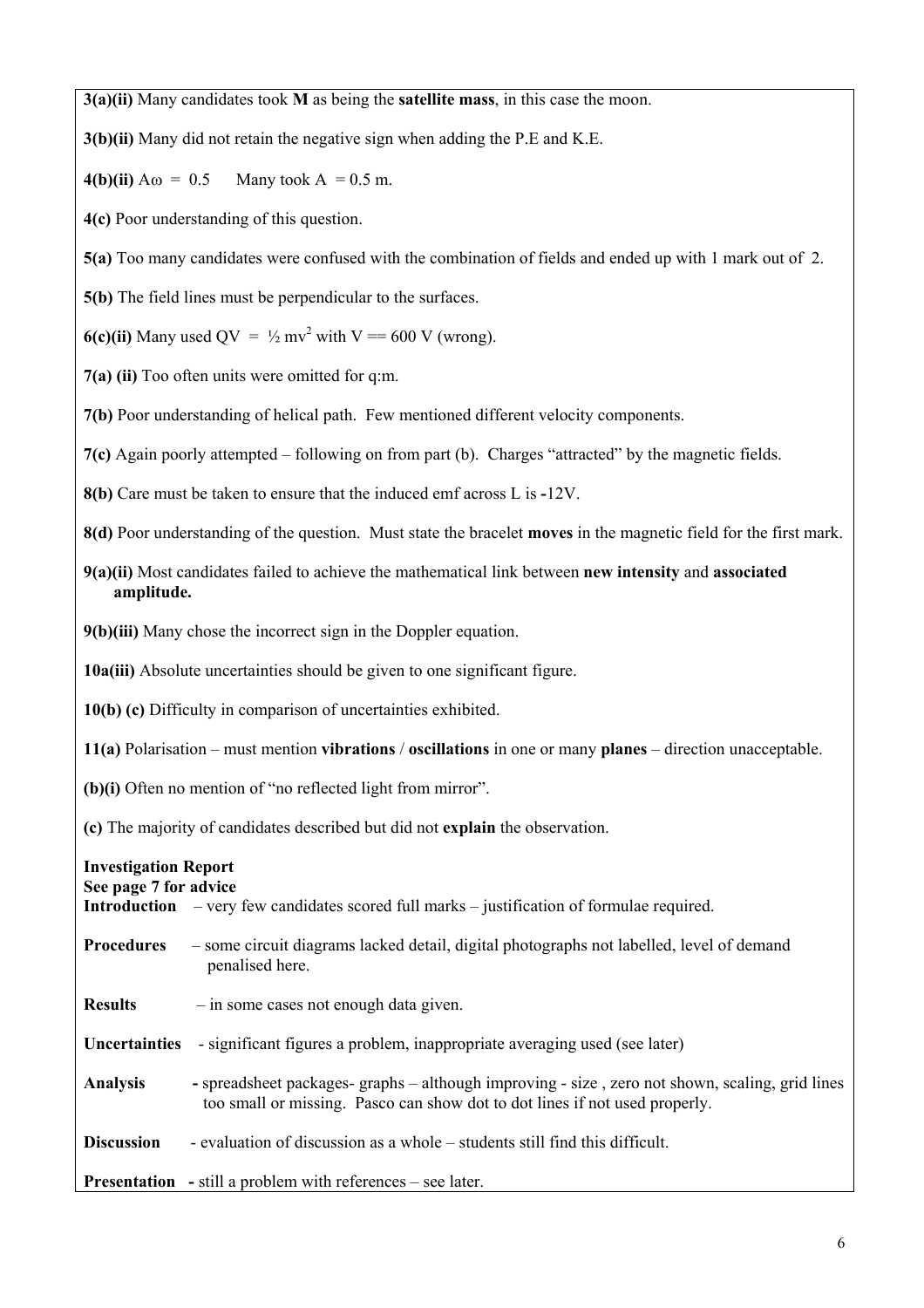## **Recommendations**

## **Feedback to centres**

**Use of Calculators**  Some older calculators, if not in scientific mode, will truncate giving an incorrect final answer e.g. in No  $6(b)$  $t = d/v = 90 \times 10^{-3} / 2.3 \times 10^{7} = 0.000000003$  on display

## **Examination**

Candidates should check out their understanding of definitions before sitting the examination.

More practice in conservation of angular momentum questions required.

Determination of direction of electric fields – poor response.

Candidates should be dissuaded from "remembering formulae" without an understanding of their derivation e.g. vertical deflection of electron beam in an electric field, distance of closest approach of an alpha particle from the nucleus of an atom, q:m ratio of a particle in cross fields.

#### **Faraday's Law**

 $E = -L \, dI$  refers to the emf induced across an inductor. dt

**Qn 8(b)** At  $t = 0$ ,  $E = -12V$ 

In an inductor / resistance series circuit, the voltage across the resistor will be given by

 $Vs - L \underline{dI}$  = IR where Vs is the supply voltage. dt (At  $t = 0$ ,  $I = 0$  so  $Vs = L \underline{dl}$ ). dt

(There is scope for confusion if the emf of the supply is taken as *E*).

#### **Uncertainties**

Most candidates can now combine uncertainties successfully, but should now be looking to gain a fuller understanding of why so much time is spent on these. Many failed to see how the significance of comparisons affect a final answer **Qn 10 (b)(c)**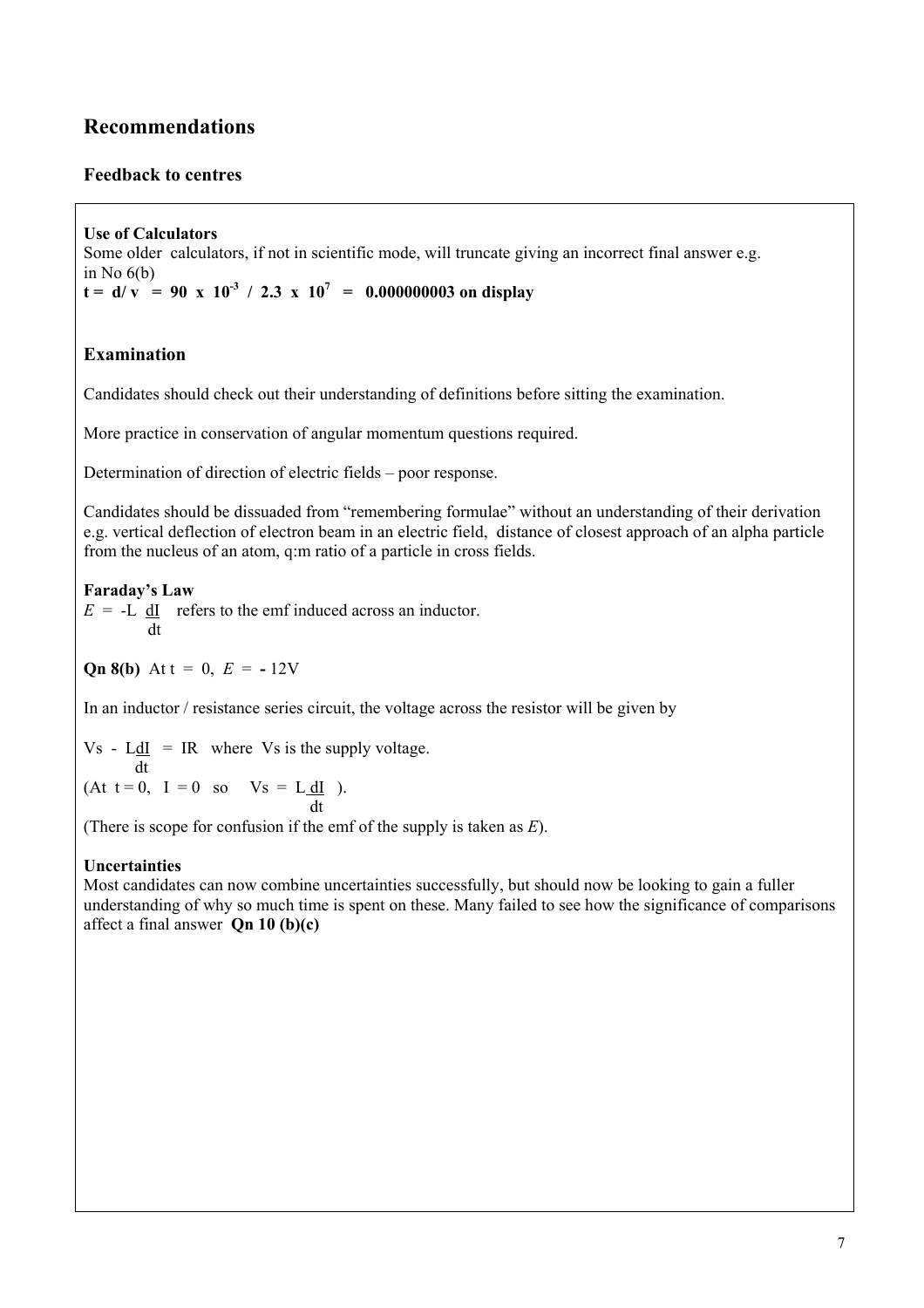## **Investigation**

### **Proof Reading**

In many cases, it appeared that the investigations had not been proof read by a teacher. There were many basic mistakes that could easily have been corrected if a draft copy had been proof read.

A possible reason for this is students submitting their report at the last minute.

## **It is strongly recommended that the candidates be told a submission date at least two weeks before the official SQA deadline.**

## **Proof of Candidates' Own Work**

Schools should ensure that evidence of Outcomes 1 and 2 is kept in a diary format. These could well be called on for moderation.

The blue front cover should be signed and dated by the student.

Educationally, the investigations tend to have a recipe format with little true investigation opportunity.

However, the opportunity to have some independence in experimental work at this stage is still seen as an important part of the students' development.

There can be some question, although difficult to prove, whether the investigation is all the candidates own work. This is very much dependent on the schools' approach to the introduction of the investigation.

**It is important not to just hand out old projects / investigations for viewing or triggering ideas, without ensuring their collection afterwards.** 

**It is better to use brief accounts of possible investigations so the students can research these using appropriate references.** 

**Reports –** Refer to the "Guidance on Course Assessment for Candidates" which can accessed through [www.sqa.org.uk](http://www.sqa.org.uk/).

Too many candidates failed to gain what should be "easy marks" due to not having followed the advice**.** 

**Markers commented that several investigations involved carrying out only one experiment – the majority of these investigations attained a very low mark.**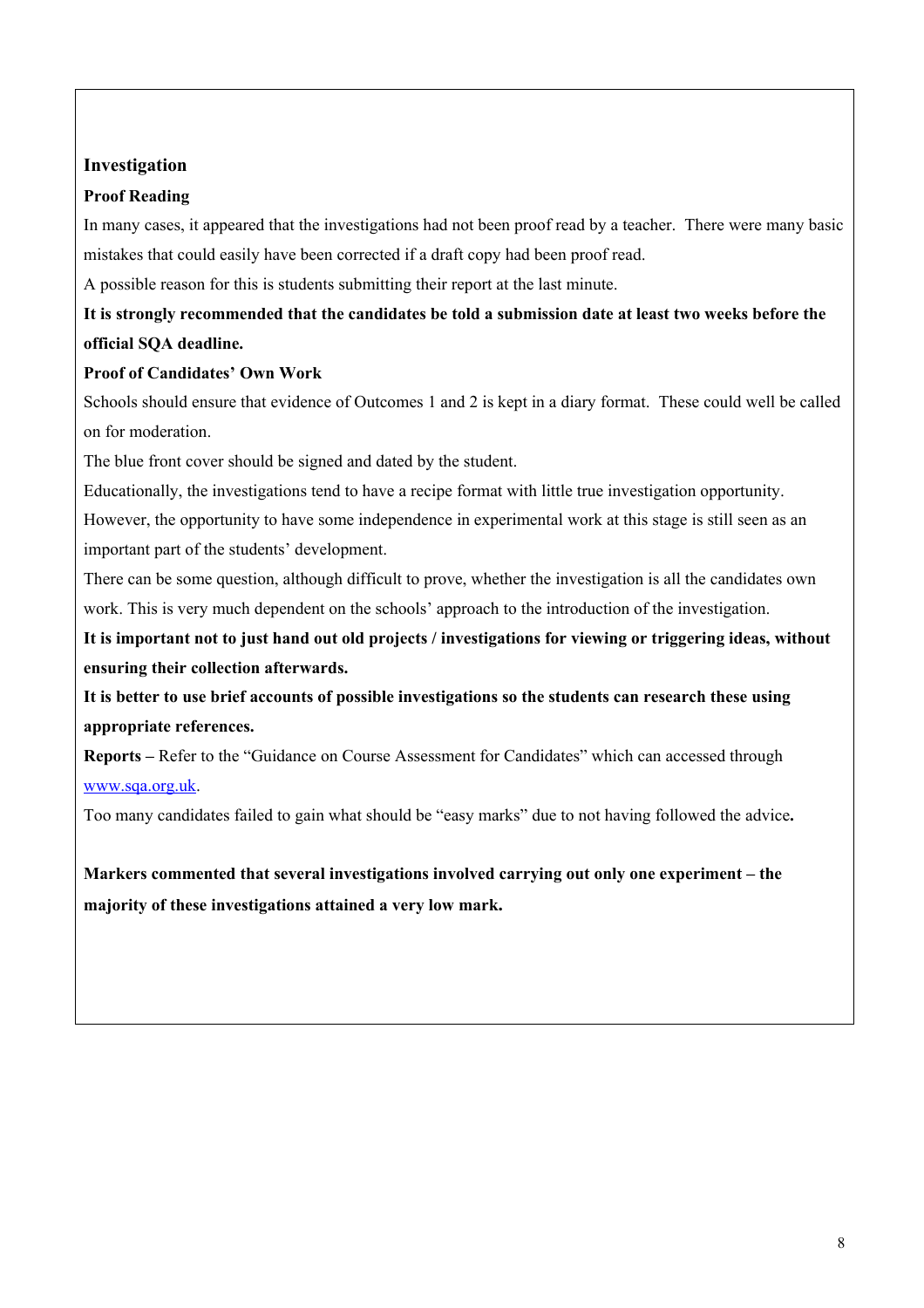### **It is recommended that the following information on how the marking scheme is applied should be photocopied and distributed to the students.**

| <b>Notes on Marking of Investigation</b>                      |                                                                                                                                                                                                                                                                                                                    |
|---------------------------------------------------------------|--------------------------------------------------------------------------------------------------------------------------------------------------------------------------------------------------------------------------------------------------------------------------------------------------------------------|
| No half marks were awarded throughout.<br><b>Introduction</b> |                                                                                                                                                                                                                                                                                                                    |
| Summary: purpose<br>findings.                                 | Must be at the beginning of the report.<br>Findings were often omitted. Findings should be consistent with<br>purpose e.g. comparison of different methods of measurement or numerical values.<br>(1,0)                                                                                                            |
| <b>Underlying Physics:</b>                                    | Not good enough to just give equations. Physics behind the equations should be<br>explained. Opportunity for markers to reward commensurate / good investigations.<br>(3,2,1,0)                                                                                                                                    |
| <b>Procedures</b>                                             |                                                                                                                                                                                                                                                                                                                    |
|                                                               | Diagrams / descriptions Generally well done.<br>Digital photographs should be labelled. Most were excellent although there were<br>some that were too small, making clarity a problem. Apparatus / circuit diagrams<br>should also accompany these where appropriate.<br>(2,1,0)                                   |
| Apparatus use                                                 | Should include how readings were taken. Description should be clear enough to<br>allow replication of experimental work.                                                                                                                                                                                           |
|                                                               | (2,1,0)                                                                                                                                                                                                                                                                                                            |
| Level of demand                                               | Centres should ensure that the investigation is at an appropriate level.                                                                                                                                                                                                                                           |
|                                                               | Basic Outcome 3 experiments alone are unacceptable. They can possibly be used as<br>an initial experiment.                                                                                                                                                                                                         |
|                                                               | (2,1,0)                                                                                                                                                                                                                                                                                                            |
|                                                               |                                                                                                                                                                                                                                                                                                                    |
| <b>Results</b>                                                | Data sufficient/relevant Most candidates awarded a mark here.                                                                                                                                                                                                                                                      |
|                                                               | (Must show all readings taken – no short cuts to average).                                                                                                                                                                                                                                                         |
|                                                               | (1, 0)                                                                                                                                                                                                                                                                                                             |
| Uncertainties                                                 | Still a problem area. Types, combinations, inappropriate use of random<br>uncertainty (e.g. applying to different methods of finding the refractive index), not<br>finding the uncertainty in the gradient a straight line graph where appropriate,<br>number of significant figures.                              |
|                                                               | (It is sufficient to show one example of each type of calculation involving data and<br>the combination of uncertainties).                                                                                                                                                                                         |
|                                                               | (3, 2, 1, 0)                                                                                                                                                                                                                                                                                                       |
| Analysis of data                                              | Improvement in use of spreadsheet packages. Still some problems - lack of grid lines<br>for graphs, size of graphs, origin omitted, error bars missing where appropriate.<br>Spreadsheets packages may be used to establish the equation of a straight line plus<br>the uncertainty in the gradient and intercept. |
|                                                               | (2,1,0)                                                                                                                                                                                                                                                                                                            |
| <b>Discussion</b><br>Conclusion                               | <b>Must</b> relate to the purpose of the investigation.                                                                                                                                                                                                                                                            |
| Evaluation of                                                 | (1,0)<br>Not specific / detailed enough. Sometimes better to break down into <sup>1</sup> assessment                                                                                                                                                                                                               |
| Procedures                                                    | criteria where applicable. Sources of uncertainties ignored, no mention of limitations of<br>equipment. Compare percentage uncertainties                                                                                                                                                                           |
| Evaluation of                                                 | (3,2,1,0)<br>Poorly attempted. Candidates had difficulty with this section. Very little mention of                                                                                                                                                                                                                 |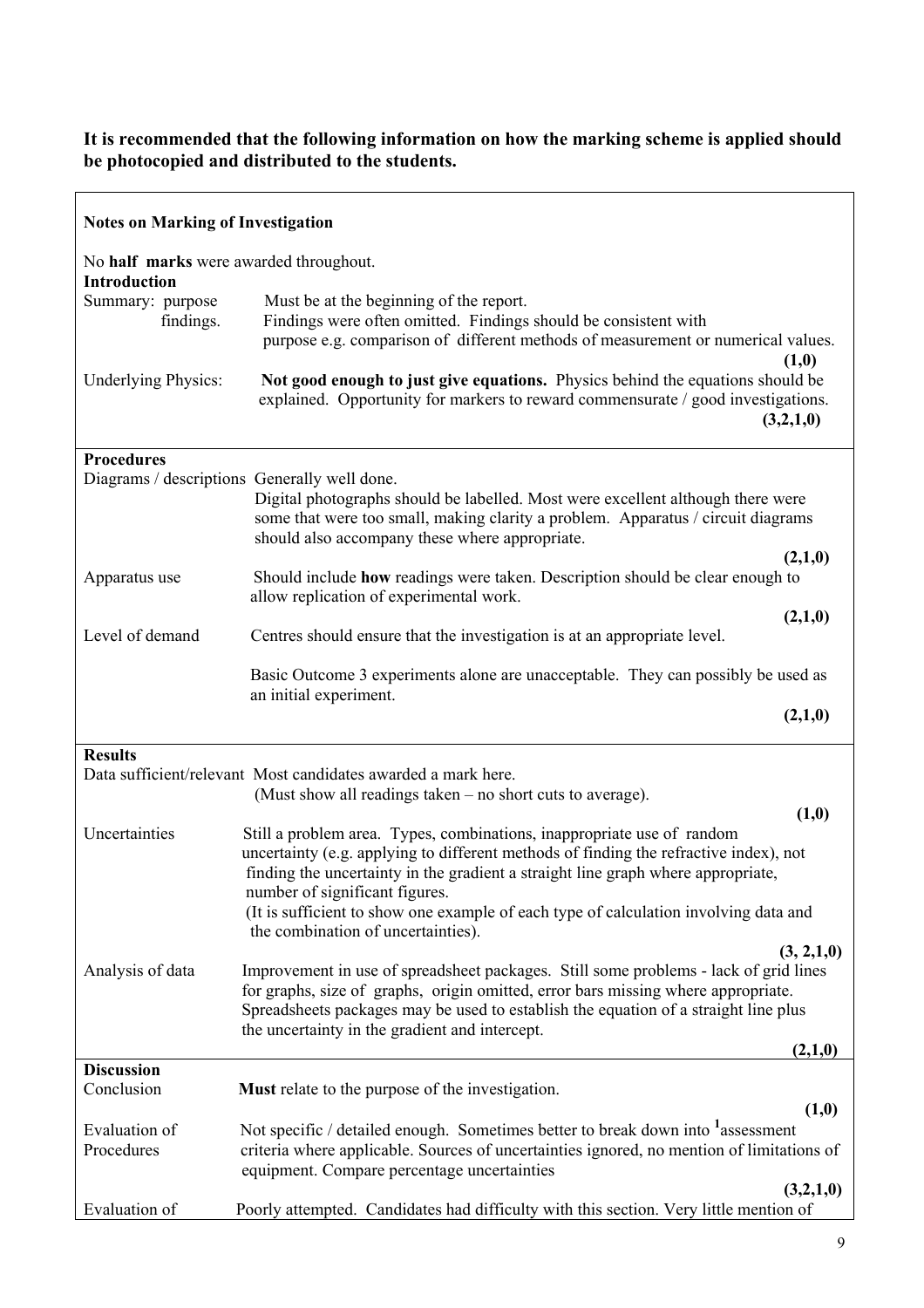| Investigation       | modifications and further improvements in sufficient detail. Describe difficulties,<br>frustrations with problems encountered.               |  |  |
|---------------------|----------------------------------------------------------------------------------------------------------------------------------------------|--|--|
|                     | (2,1,0)                                                                                                                                      |  |  |
|                     |                                                                                                                                              |  |  |
|                     |                                                                                                                                              |  |  |
| <b>Presentation</b> | Title, contents, page numbers - any one omitted $- (0)$                                                                                      |  |  |
|                     | (1,0)                                                                                                                                        |  |  |
|                     | Readability                                                                                                                                  |  |  |
|                     | (1,0)                                                                                                                                        |  |  |
|                     | References - must be cited in text - e.g. ref 1, ref 2, etc.                                                                                 |  |  |
|                     | Reference at back should not only list the book or website, but also the appropriate page<br>number so the marker can easily check on these. |  |  |
|                     | $(1,\!0)$                                                                                                                                    |  |  |

## **1** See assessment criteria in **Guidance on Course Assessment for Candidates.**

#### **Incorrect Application of Random Uncertainty**

e.g. Finding **g** using a Pendulum

Varying the length l and measuring the period T of the pendulum.

Different values of g were calculated for each l and T.

A mean value of g was calculated with associated random uncertainty. **This is incorrect.**

Allowance for random uncertainty in the measurement of time is made when measurements are repeated for one value of length.

A better way of finding g is to plot a graph of  $T^2$  against l and then calculate the gradient of the line.

#### **Investigations frequently classed as non-commensurate with AH.**

Output of a Solar Cell

Golf Ball - basic bouncing experiments, Standard Grade angle of launch.

Specific Heat Capacity - simple Standard Grade experiments with uncertainties included.

Efficiency of Electric Motor

Efficiency of a Transformer.

Investigations where no measurements were taken e.g. making a hologram, construction of an electronic device.

Impulse experiments.

#### **Those listed were Higher or Standard Grade level with no real attempt at extension work.**

#### **Popular Investigations**

Comparisons of different methods of measuring g.

Comparisons of different methods of measuring refractive index.

LCR circuits. Factors affecting Capacitance. Factors affecting Inductance.

Measurement of Magnetic Field Strength using a Hall probe.

Stretched Strings.

e/m for an Electron.